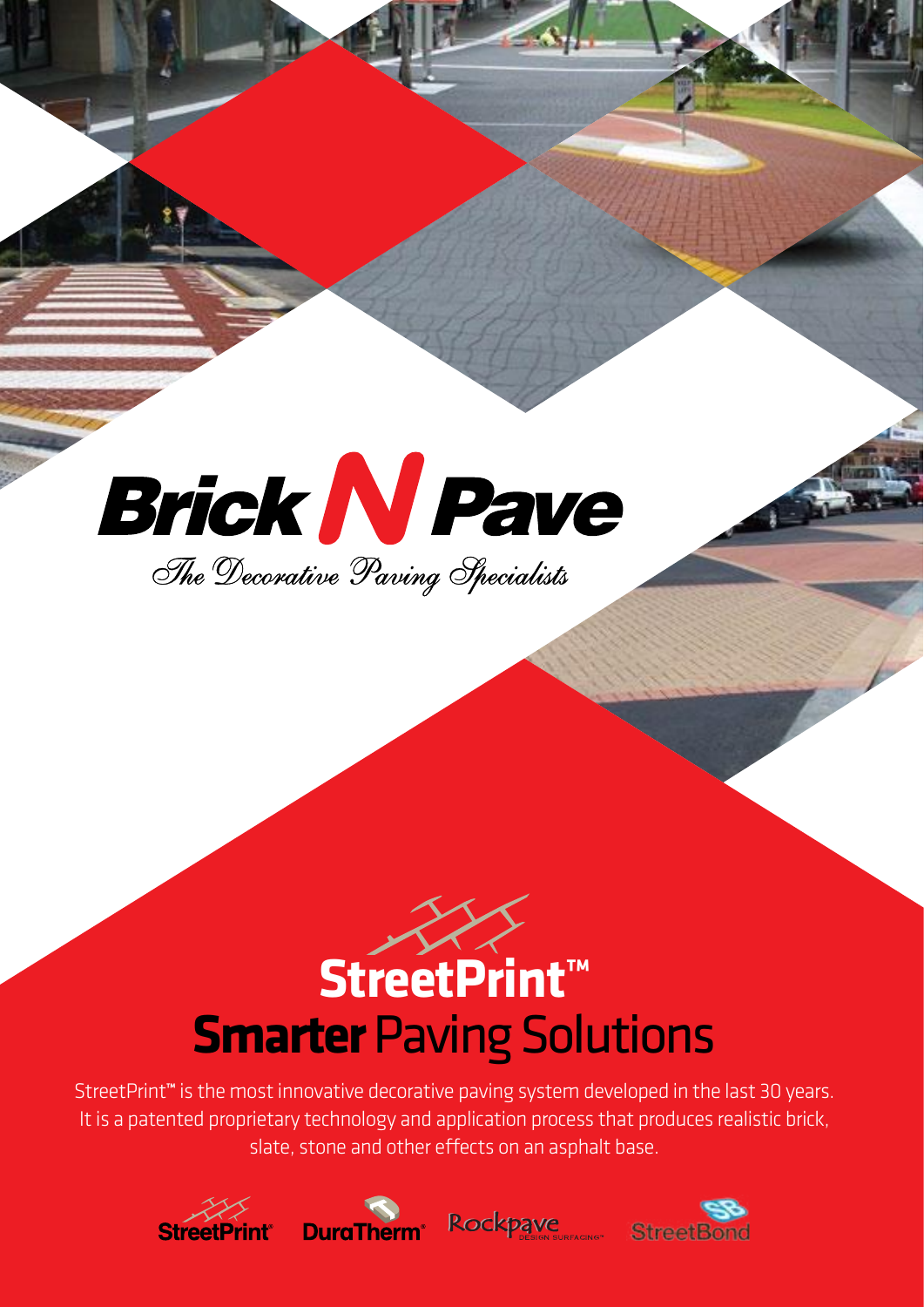

# What is StreetPrint™?

StreetPrint**™** is the most innovative decorative paving system developed in the last 30 years. It is a patented proprietary technology and application process that produces realistic brick, slate, stone and other effects on an asphalt base.

StreetPrint™ combines the flexibility and strength of the asphalt base with leading edge surfacing technologies. This results in a cost effective, durable surface with low maintenance requirements, long lasting colour and chemical resistance. From the unique heating equipment to the specialised coatings, our components are designed to work together to provide a superior surfacing system.

StreetPrint™ provides unlimited creative freedom for hardscape and streetscape projects and at a cost advantage over alternatives like brick or stone.

## **Proven Technology**

StreetPrint™ has been proven in the field and laboratory. It has been laid in all kinds of applications and conditions throughout the world since 1993 with outstanding results. Specially designed testing facilities are used to monitor ongoing material quality through accelerated life testing under extreme weather and traffic conditions.

# StreetPrint™ Key Benefits

## **Decorative Appeal**

A wide range of standard and customised patterns and colours can be combined to create unique and eyecatching designs.

## **Lower Initial Cost**

StreetPrint™ is faster, easier and less labour intensive to install than many other decorative paving systems.





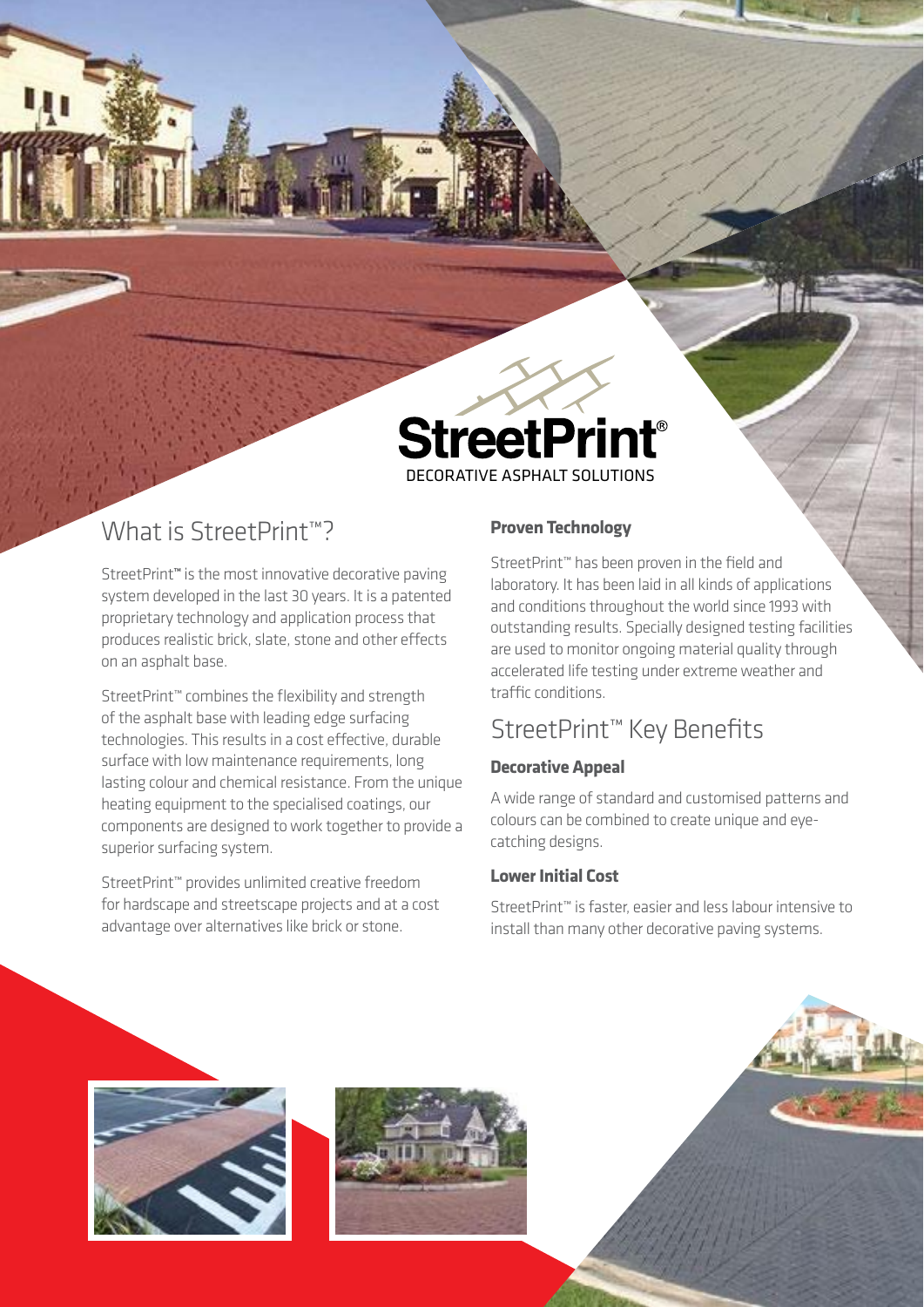

## **Durability**

The structurally sound asphalt base is without joints or seams. StreetPrint™ accepts shifting due to weather and traffic extremes and resists cracking and weed growth associated with other paving systems.

## **Maintenance Savings**

The StreetPrint™ surface has low maintenance requirements and lower maintenance costs than other decorative surfaces.

## **Seamless Repairs**

Reheating technology and coating systems enable easy repairs to "good as new" condition.

## **Extend Asphalt Life**

StreetPrint™ coating systems provide a protective layer over asphalt. They are not affected by fuel and other engine fluids and actually protect the asphalt from chemical damage.

## **Installation**

StreetPrint™ is installed by Licensed StreetPrint™ Applicators - owners and employees of professional paving and construction companies who are trained and certified for this specific technology.

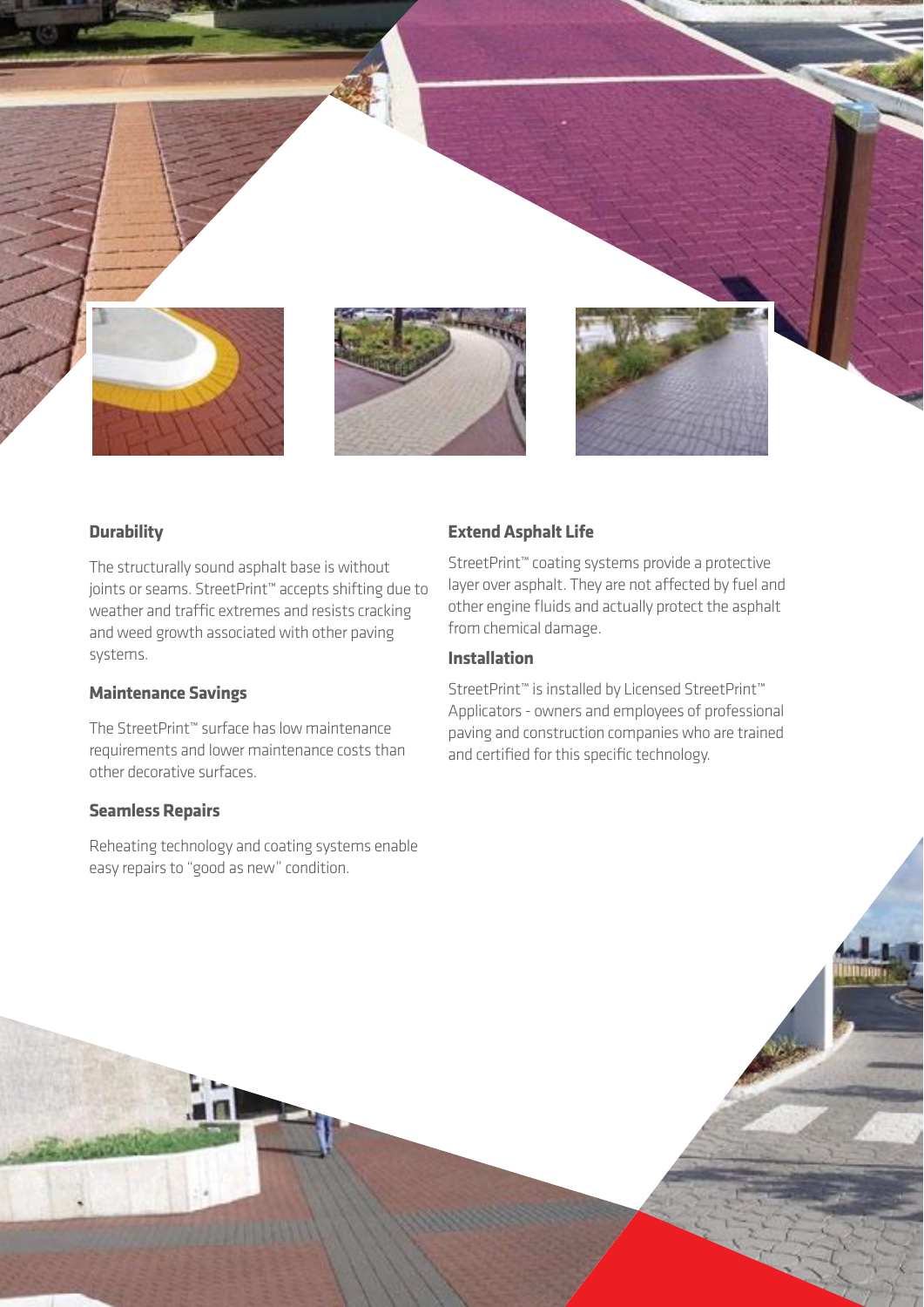

as StreetPrint colour coatings. "Colour-matching" also available.

\*Emerald Green and RT3 Red are commonly used for Cycle and Bus Lanes.





coatings are specified to meet local weather and traffic conditions producing a durable surface that retains its vibrant colour. Please call **1300 729 758** for a copy of our

colour chart.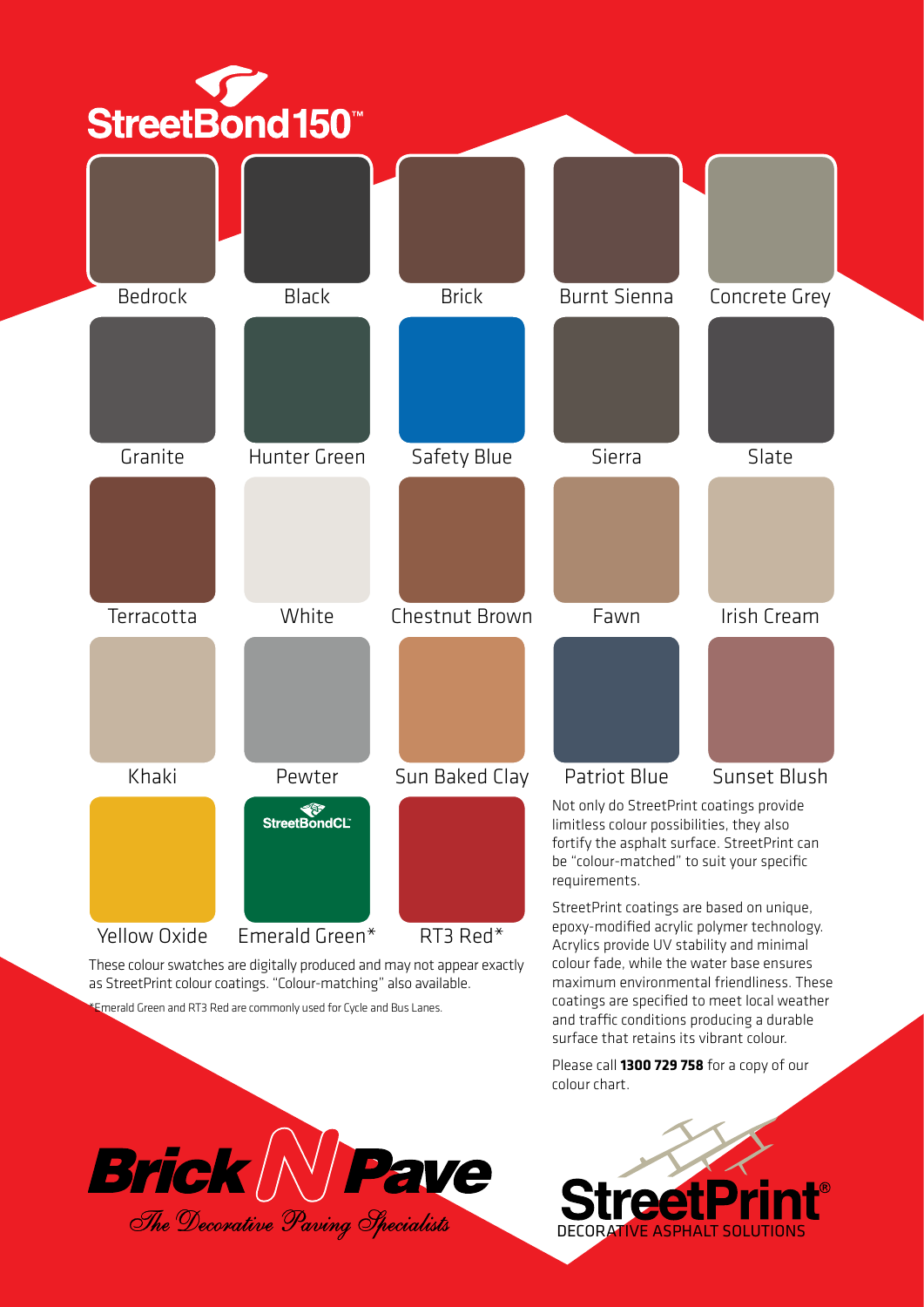







**Multiple Colours Multiple Patterns Custom Designed TemplatesCustom Blended Colours**

# Design Flexibility

Eurofan

Not only do StreetPrint patterns provide limitless design possibilities, they also fortify the asphalt surface. StreetPrint can be "custom designed" to suit your specific requirements.